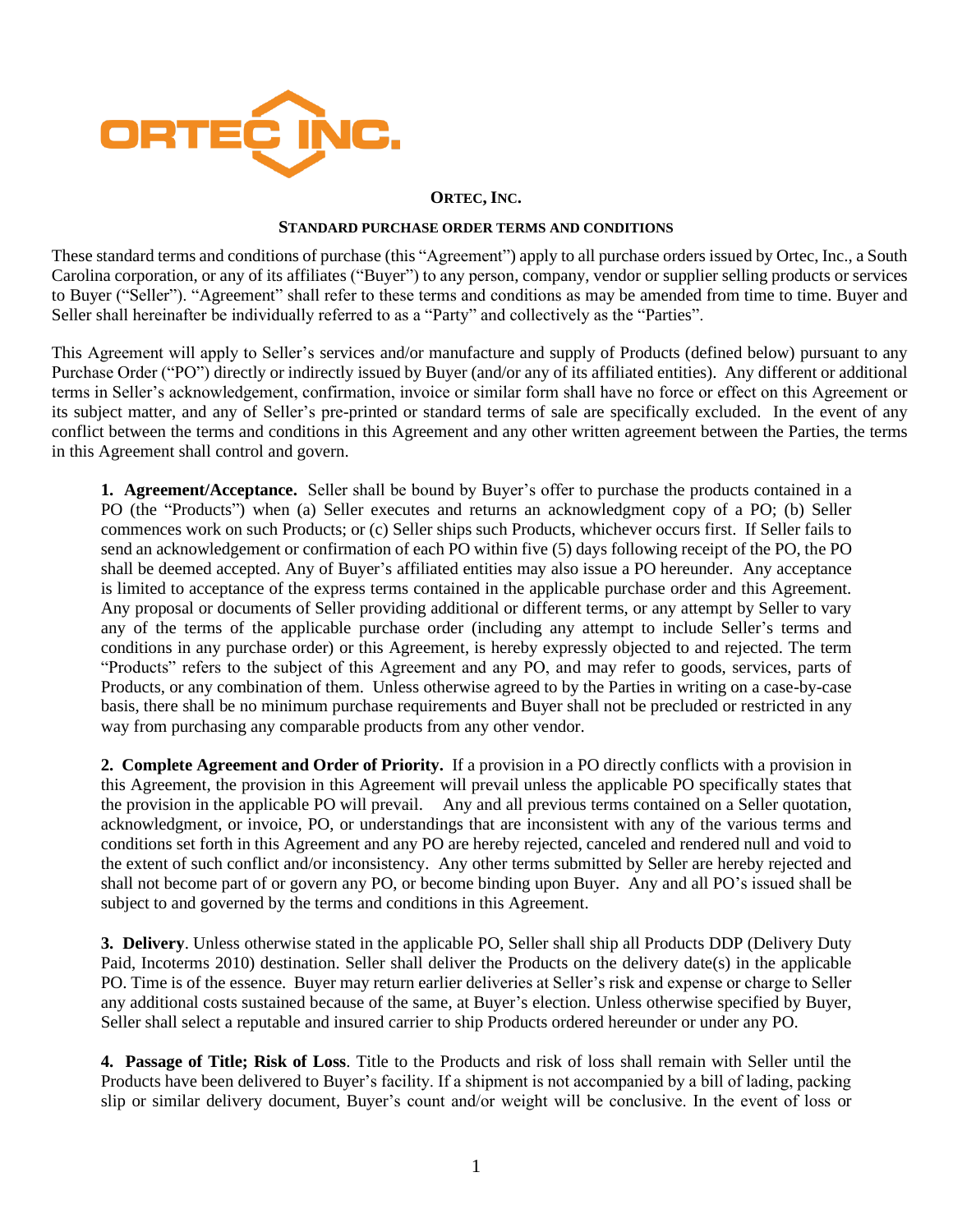damage in transit, Seller shall repair or replace such Products free of any charge to Buyer as soon as reasonably possible.

**5. Price; Invoices; Payment; Setoff.** Each PO will be filled at the price shown on such PO. Any change must be authorized in writing by Buyer. Prices include all customs, duties, sales, use, excise and property taxes, shipping, packaging, boxing, crating, labeling, storage, insurance, and similar charges, unless otherwise provided in the applicable PO. Seller will present Buyer with an invoice for the amounts due and owing pursuant to each PO upon delivery of the Products. Each invoice will be in a form reasonably acceptable to Buyer. Buyer will pay all undisputed and accurate amounts on each invoice forty-five (45) days from Buyer's receipt of such invoice. Buyer will have no obligation to pay any amounts that Seller fails to invoice to Buyer within 180 days after the amounts were incurred. Except as required by applicable Law (defined below), Buyer will not be required to pay any late charge, interest, finance charge or similar charge. Without prejudice to any other right or remedy it may have, Buyer reserves the right to set off at any time any amount owing to it by Seller against any amount payable by Buyer to Seller.

**6. Product Compliance.** Seller represents and warrants that all Products comply with all applicable federal, state, and local laws, codes, statutes, ordinances, rules, regulations, and requirements of any applicable jurisdiction, and orders of any governmental or regulatory authority, including but not limited to the California Safe Drinking Water and Toxic Enforcement Act of 1986 (Proposition 65); the Consumer Product Safety Act of 1972 (as amended by the Consumer Product Safety Improvement Act of 2008); the Magnuson-Moss Warranty Federal Trade Commission Improvement Act; the Fair Packaging and Labeling Act; the Textile Fiber Products Identification Act; the Flammable Fabrics Act; the Wool Products Labeling Act; the Federal Food, Drug, and Cosmetic Act; the Toxic Substances Control Act; the Federal Hazardous Substances Act; the Energy Policy and Conservation Act and any amendments thereto; all applicable rules and regulations regarding maximum volatile organic compound content and associated markings; all applicable rules and regulations regarding fees, assessments, and recordkeeping requirements associated with the sale of pesticides; all applicable rules and regulations of the Federal Trade Commission and the U.S. Food and Drug Administration, and all applicable rules and regulations of any other federal, state, or local agency (collectively, the "Law" or the "Laws"), and that any changes to goods hereafter made by Seller shall comply with all applicable Laws.

**7. Warranties**. Seller represents, warrants and guarantees that all Products furnished under any PO will (a) conform in all respects to all samples provided by Seller, any specifications, designs and/or drawings provided by Buyer and all applicable industry standards, (b) be new, (c) be merchantable, free of contaminants and free from defects in design, materials or workmanship, and (d) be suitable for Buyer's intended purpose. All warranties implied by South Carolina's Commercial Code, including South Carolina's implied warranties of merchantability and fitness for a particular purpose, shall apply to all Products furnished under any PO, notwithstanding any other terms or disclaimers set forth in Seller's invoices or other confirming documents. All warranties shall survive inspection, testing, acceptance and use. Seller's warranty shall run to Buyer, its successors, assigns, customers, and users of products sold by Buyer. These warranties are cumulative and in addition to any other warranty provided by law or equity. Any applicable statute of limitations runs from the date of Buyer's discovery of the noncompliance of the Products with the foregoing warranties. Seller represents and warrants to Buyer that the title conveyed on all Products produced and delivered to Buyer under this Agreement and any PO will be good and marketable, and the goods will be delivered free from any security interest or other lien or encumbrance (including any statutory or common law lien). Buyer or its duly authorized representative shall be entitled to inspect the Products during manufacture while in Seller's possession or the possession of any sub-contractor to Seller and upon delivery; provided, however, that no such inspection nor any failure to reject the Products shall constitute or imply acceptance of the Products by Buyer. Products that are repaired or replaced by Seller pursuant to this warranty shall also be given the same warranty hereunder.

**8. Certificate of Analysis; Material Safety Data Sheets.** If requested by Buyer, Seller shall provide a complete and accurate Certificate of Analysis with each shipment of Products. Seller acknowledges that Buyer will rely on the Certificate of Analysis and intends to introduce Products directly into its manufacturing processes without independent analysis by Buyer. An appropriate material safety data sheet ("MSDS") and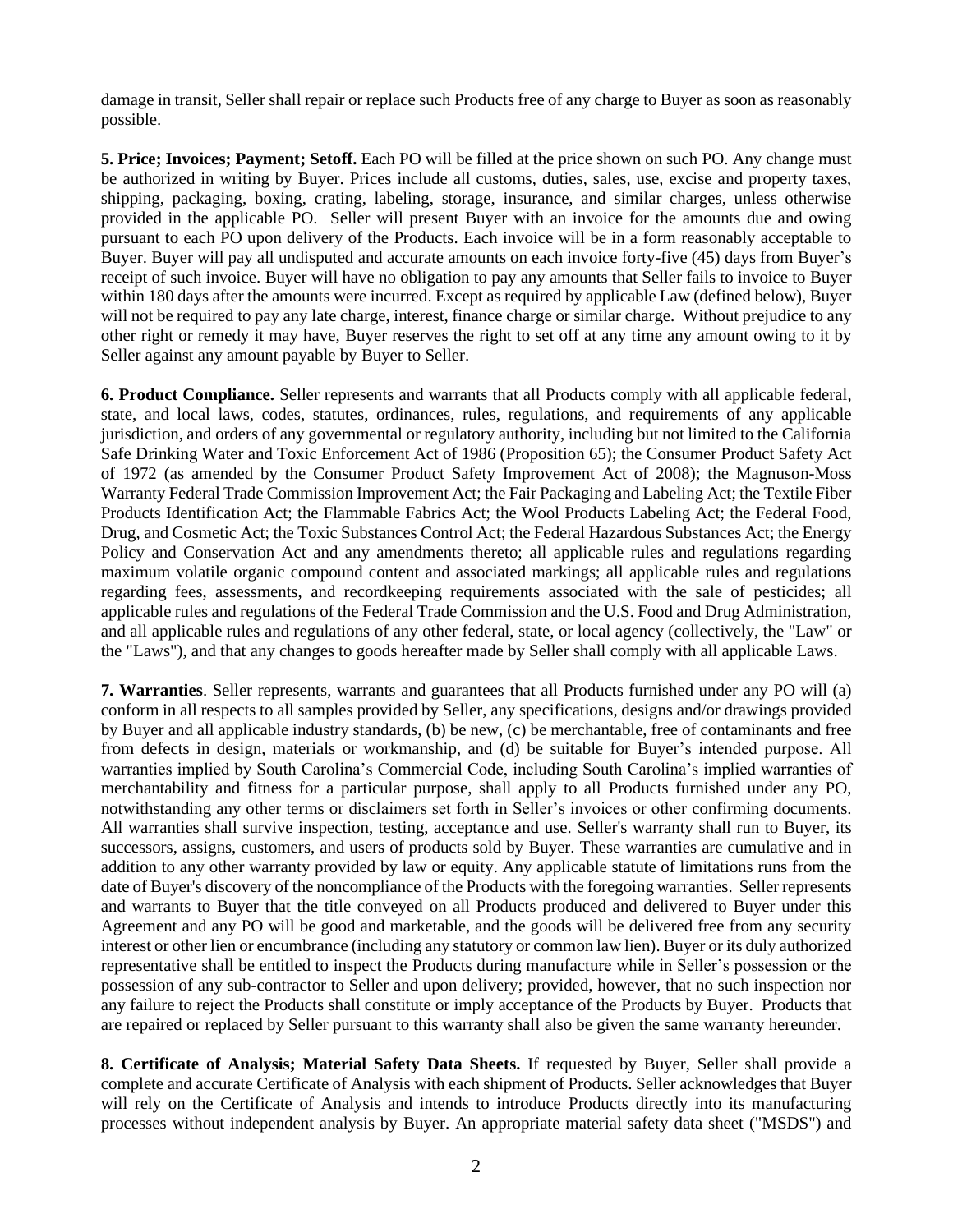labeling, as and if required by Law, will precede, or accompany each shipment by Seller. Further, Seller shall send to Buyer updated MSDS's and labeling as required by Law.

**9. Product Manufacture.** Seller agrees to promptly provide Buyer written information on upgrades or modifications to existing Products and new product development for products similar to any of the Products. Seller shall continuously supply each Product for a minimum period of two (2) years following the end of the term of the last issued PO entered into between Buyer and Seller (the "Supply Period"). In the event that Seller intends to discontinue the manufacture and sale of any Product after the end of the Supply Period, Seller shall provide at least six (6) months prior written notice to Buyer. During such six-month period (the "Discontinuance Period"), Buyer may place PO's for such Product pursuant to this Agreement; provided however, the last delivery date for such Product shall not be more than twelve (12) months after the end of such Discontinuance Period. In no event shall Seller sell such Product to any other of its customers after it stops selling such Product to Buyer.

**10. Changes to Goods.** Seller shall send process change notifications in writing to Buyer no less than six (6) months in advance for any of the following: MSDS modification, change in Seller's specifications, change in critical raw materials, change in sourcing location, change in Certificate of Origin status, change in method of manufacture or significant changes in statistical process control or statistical quality control of key properties, or any other change requested by Buyer for which Buyer requires at least six (6) months' notice. Buyer reserves the right at any time to make changes in the specifications, drawings, samples, or other description to which the Products are to conform, in the methods of shipment and packaging, or in the time or place of delivery.

**11. Records; Audit and Inspection Rights.** For a period of seven (7) years after the sale of any Products or such longer period as may be required by applicable Law, Seller will maintain complete and accurate books and records of all transactions and activities of Seller that relate to Seller's production, storage, delivery and sale of the Products, including complete and accurate manufacturing, processing, packaging and quality control records. Upon reasonable request and during regular business hours, Buyer may, at its own expense, or may have its Representatives (defined below) or an independent third party, inspect Seller's facility where the Products are produced and/or audit such books, records and other documents as necessary to verify compliance with the terms and conditions of this Agreement and any and all PO's.

**12. Non-Conforming Products**. Any goods that fail to conform to the requirements of the applicable PO, specifications, or this Agreement or that a governmental agency declares are unfit or otherwise unsafe for their intended use or in violation of any Law will be considered non-conforming ("Non-Conforming Products"). Seller will promptly furnish to Buyer all information and copies of all documents (including any complaints, inquiries, test or inspection results, internal reviews, warnings, declarations or notices) that Seller receives that suggest or indicate that any Products, or any ingredient of, or any material included in, any Products, or any packaging or supplies used in connection with any Products, may be Non-Conforming Products. 1. Buyer will have the right to reject any Non-Conforming Products by written notice after Buyer discovers the nonconformity, no matter when the discovery occurs. 2. If Seller requests, Buyer will either return such rejected Non-Conforming Products to Seller or dispose of same, at Seller's risk and expense, and Seller will reimburse Buyer for all commercially reasonable charges, expenses or commissions incurred in the inspection, receipt, transportation, care, custody and disposal of the Non-Conforming Products. 3. Buyer may require Seller to replace the rejected Non-Conforming Products as soon as possible or terminate the applicable PO pertaining to the Non-Conforming Products for cause pursuant to this Agreement. If payment has already been made for the rejected Non-Conforming Products, then Buyer will be entitled to a credit or refund, at Buyer's option, of that payment, and Seller will reimburse Buyer for all commercially reasonable charges, expenses or commissions incurred in the inspection, receipt, transportation, care, custody and disposal of the Non-Conforming Products. 4. If Buyer has incorporated any rejected Non-Conforming Products into any products, and such products remain in Buyer's possession or control, Seller will reimburse Buyer for the costs incurred in the production of such products along with all commercially reasonable charges, expenses or commissions incurred in the inspection, transportation, receipt, care, custody and disposal of such products, net of any salvage value received in connection with such disposal (provided, that Buyer is under no obligation to attempt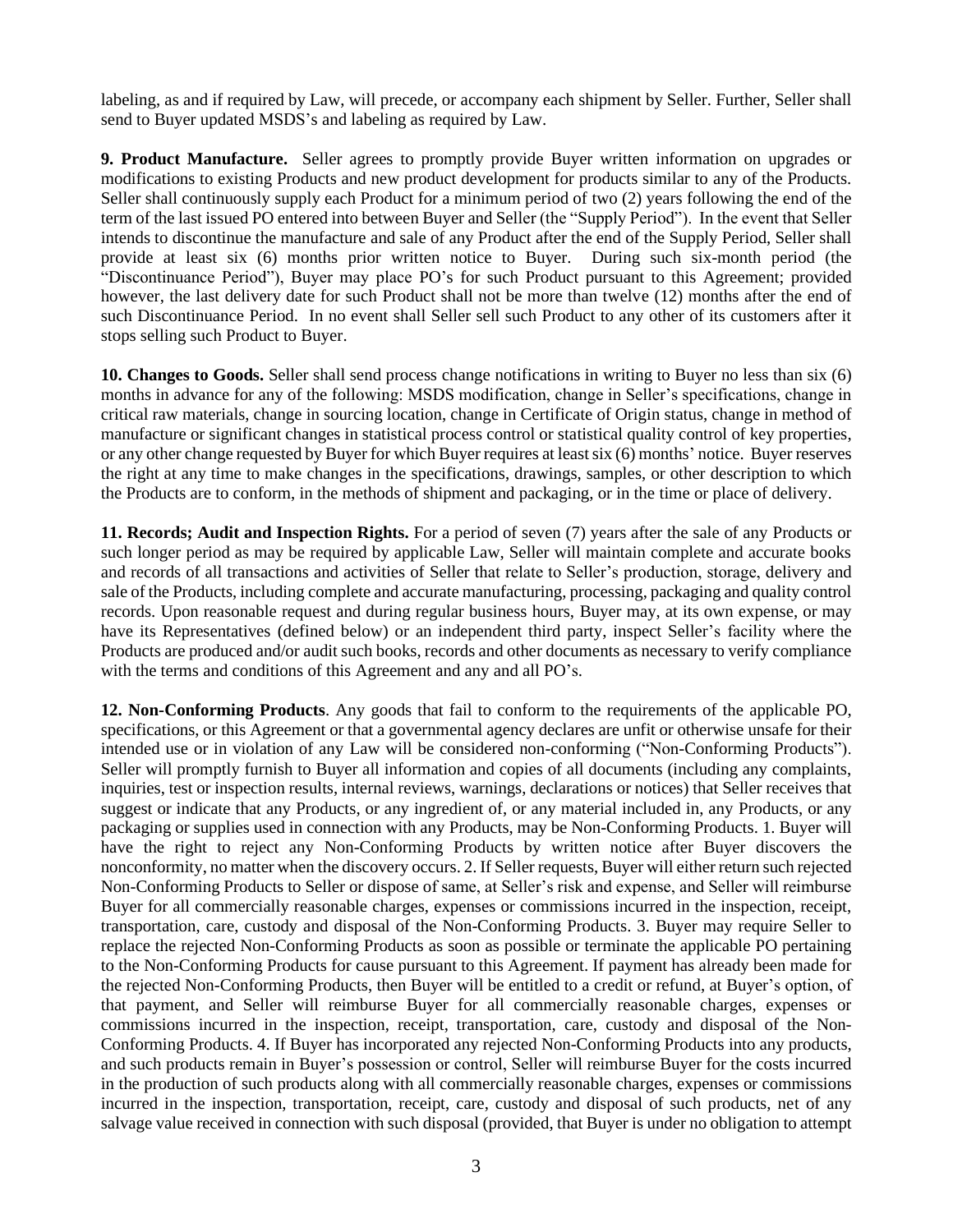to obtain any salvage value). 5. If Buyer has incorporated any rejected Non-Conforming Products into any products, and such products are no longer in Buyer's possession or control, Buyer will have the right to field correct, withdraw, recall or repurchase such Non-Conforming Products or products from any third party in possession or control of such Non-Conforming Products or products, and Seller will reimburse Buyer for all reasonable costs incurred by Buyer or Buyer's clients and customers or end users in connection therewith, including all commercially reasonable charges, expenses or commissions incurred in the inspection, transportation, receipt, care, custody and disposal of such Non-Conforming Products or products, net of any salvage value received in connection with such disposal (provided, that Buyer is under no obligation to attempt to obtain any salvage value). Upon Buyer's request, Seller will assist Buyer in any or all reasonable aspects of a field correction, withdrawal, recall or repurchase, including developing a plan therefore and preparing and furnishing any required reports, records, and other information. Payment by Buyer shall not be deemed to be acceptance by Buyer of any Products.

**13. Services/Consulting (For non-Product orders).** Where sections can be relevant, this Agreement also pertains to professional, consulting, engineering, or other technical services, and labor for maintenance, repair, and operating services. Professional liability insurance is additionally required coverage. Documented verification of professional education, credentials, licenses and permits are required when requested by Buyer. A sole proprietor's Social Security number is required for 1099 purposes. No order may automatically renew, and all orders are for a specified period of time, limited number of services/performances, and/or have a maximum total cost limit. Buyer's property in Seller's possession is considered a bailment. Seller is financially responsible for their performance and/or the results of Buyer utilizing property acted upon by the Seller or following Seller's professional recommendations/design regardless of whether or not Seller was paid for services. Timely reports/certifications are required to define results found or actions performed. For work that is under disputed specification/definition or subjective quality or definition of completion, Buyer will solely determine when resolution is satisfactory.

**14. Compliance with Law.** Seller is in compliance with and shall comply with all applicable Laws. Seller has and shall maintain in effect all the licenses, permissions, authorizations, consents and permits that it needs to carry out its obligations under the applicable PO. Seller shall comply with all export and import Laws of all countries involved in the sale of Products under each PO. Seller assumes all responsibility for shipments of goods requiring any government import clearance. Buyer may terminate a PO if any government authority imposes antidumping duties, countervailing duties, or any retaliatory duties on the Products. Seller hereby certifies that no child, slavery, forced labor or human trafficking was involved with the Products purchased hereunder or the materials incorporated therein. Seller also agrees to abide by Buyer's Supplier Code of Conduct (which is hereby incorporated by reference) found on Buyer's website at: [https://ortecinc.com/cms\\_files/wp-content/uploads/2021/03/Supplier-Code-of-Conduct.pdf](https://ortecinc.com/cms_files/wp-content/uploads/2021/03/Supplier-Code-of-Conduct.pdf)

**15. Conflict Minerals**. Seller covenants that the Products will not contain (i) conflict minerals (as such term is defined in Section 1502 of the Dodd-Frank Wall Street Reform and Consumer Protection Act, "Conflict Minerals"), or (ii) any minerals or other resources that if included in the Products would trigger a violation of U.S. Executive Order 13671.

**16. Anti-Bribery**. Seller and its shareholders, officers, directors, employees, agents, and anyone acting on its behalf (collectively, the "Representatives") are in compliance with all applicable national and international anti-bribery and anticorruption Laws, including but not limited to the US Foreign Corrupt Practices Act (collectively, the "Anti-Bribery Laws"). Seller has adopted and maintains adequate policies, procedures, and controls to ensure that Seller and its Representatives have complied and will comply with all Antibribery Laws, including at a minimum policies and procedures relating to prevention of bribery, accounting for financial transactions, due diligence on third parties, and training of personnel.

**17. Government Contracts**. If Seller is notified that the Products covered by a PO are ordered by Buyer under a U.S. government contract, Seller agrees that federal statutes and regulations applicable to Buyer as a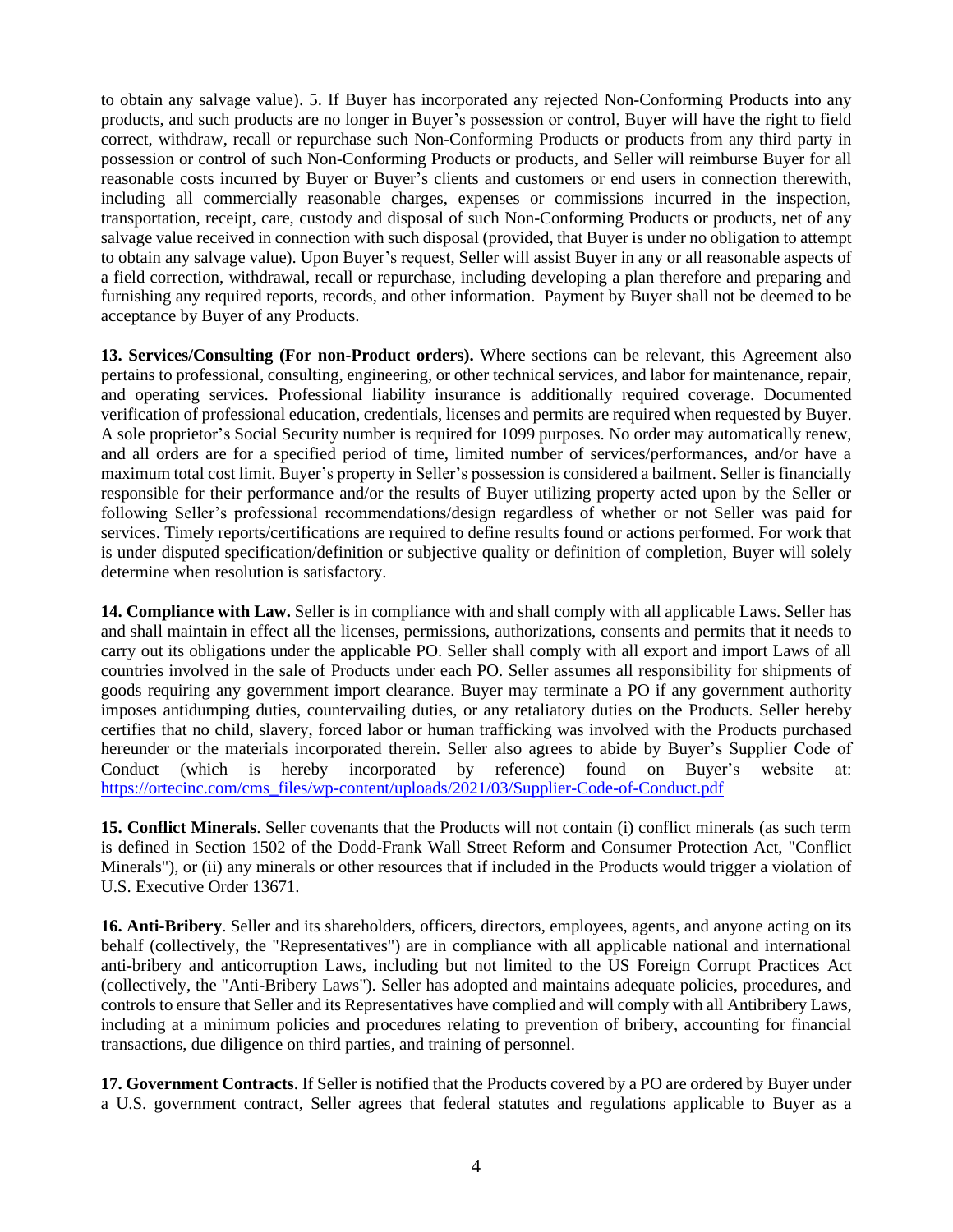government contract are accepted and binding on Seller insofar as required by statute, regulation or the provisions of the government contract.

**18. Indemnification.** Seller will indemnify, defend and hold harmless Buyer, its officers, directors, shareholders, employees, agents, successors and assigns (each, an "Indemnitee") from any and all claims, demands, actions or threats of action (whether in law, equity or in an alternative proceeding), losses, liabilities, damages (including taxes), and all related costs and expenses, including reasonable legal fees and disbursements and costs of investigation, litigation, settlement, judgment, interest and penalties (collectively, "Losses"), and threatened Losses directly or indirectly due to, arising from or relating to (a) any defect or nonconformance in the Products purchased hereunder, (b) any act or omission of Seller or its Representatives, or (c) any breach of this Agreement or any PO by Seller or its Representatives. This indemnification shall be in addition to the warranty obligations of Seller. Buyer may be represented by and actively participate through its own counsel at its own expense in any suit or proceeding.

**19. Intellectual Property Indemnification & Ownership**. Seller, the Products provided to Buyer and the use thereof by Buyer and its customers, clients and end users shall not infringe on any Party's intellectual property rights, including any party's confidential information, trade secrets, copyrights or patents. Seller shall, at its expense, defend, indemnify and hold harmless any Indemnitee against any and all Losses arising out of or in connection with any claim that Buyer's or Indemnitee's (or any client, customer or end user of Indemnitee) use or possession of the Products infringes or misappropriates the patent, copyright, trade secret or other intellectual property right of any third party. In no event shall Seller enter into any settlement without Indemnitee's prior written consent. Each Party owns its intellectual property (including, but not limited to, any and all of Buyer's testing processes and criteria), and shall not use or disclose the other Party's intellectual property except as expressly permitted under this Agreement. In the event any intellectual property may be developed under this Agreement, the Parties hereto shall negotiate in good faith to enter into and agree upon an intellectual property development agreement that governs the development and ownership of any such developed intellectual property.

**20. Insurance**. Seller shall maintain such public liability insurance, including product liability, contractual liability, umbrella, cyber security, automotive liability insurance (including non-owned automotive liability), workers' compensation and employer's liability insurance as will adequately protect Supplier against all Losses. Seller agrees to submit certificates of insurance evidencing its insurance coverage when requested by Buyer. All insurance coverage provided to Buyer by Seller pursuant to this Agreement shall be primary insurance with respect to Seller's obligations and shall not be or be considered to be contributing insurance with any of Buyer's policies of insurance. No recovery by Buyer under any policy of insurance procured by Seller shall limit, waive, or bar any other right, remedy, claim, cause of action or recovery that Buyer may have against Seller under this Agreement or applicable Law.

## **21. Limitation on Buyer's Liability. In no event shall Buyer be liable for anticipated profits or indirect, incidental, consequential, punitive, special, or exemplary damages or for penalties of any description. Buyer's liability under this Agreement shall be limited to the amounts paid by Buyer in the preceding twelve (12) month period prior to any claim or loss.**

**22. Confidential Information**. All non-public, confidential or proprietary information of Buyer (or its customers or clients), including, but not limited to, specifications, samples, patterns, designs, plans, drawings, documents, data, business operations, financial information, customer lists, pricing, discounts or rebates, disclosed by Buyer to Seller, whether disclosed orally or disclosed or accessed in written, electronic or other form or media, and whether or not marked, designated or otherwise identified as "confidential," in connection with the applicable PO is confidential, solely for the use of performing such PO and may not be disclosed or copied unless authorized in advance by Buyer in writing. Upon Buyer's request, Seller shall promptly return all documents and other materials received from Buyer. Buyer shall be entitled to injunctive relief for any violation of this Section. This Section shall not apply to information that is: (a) in the public domain; (b) already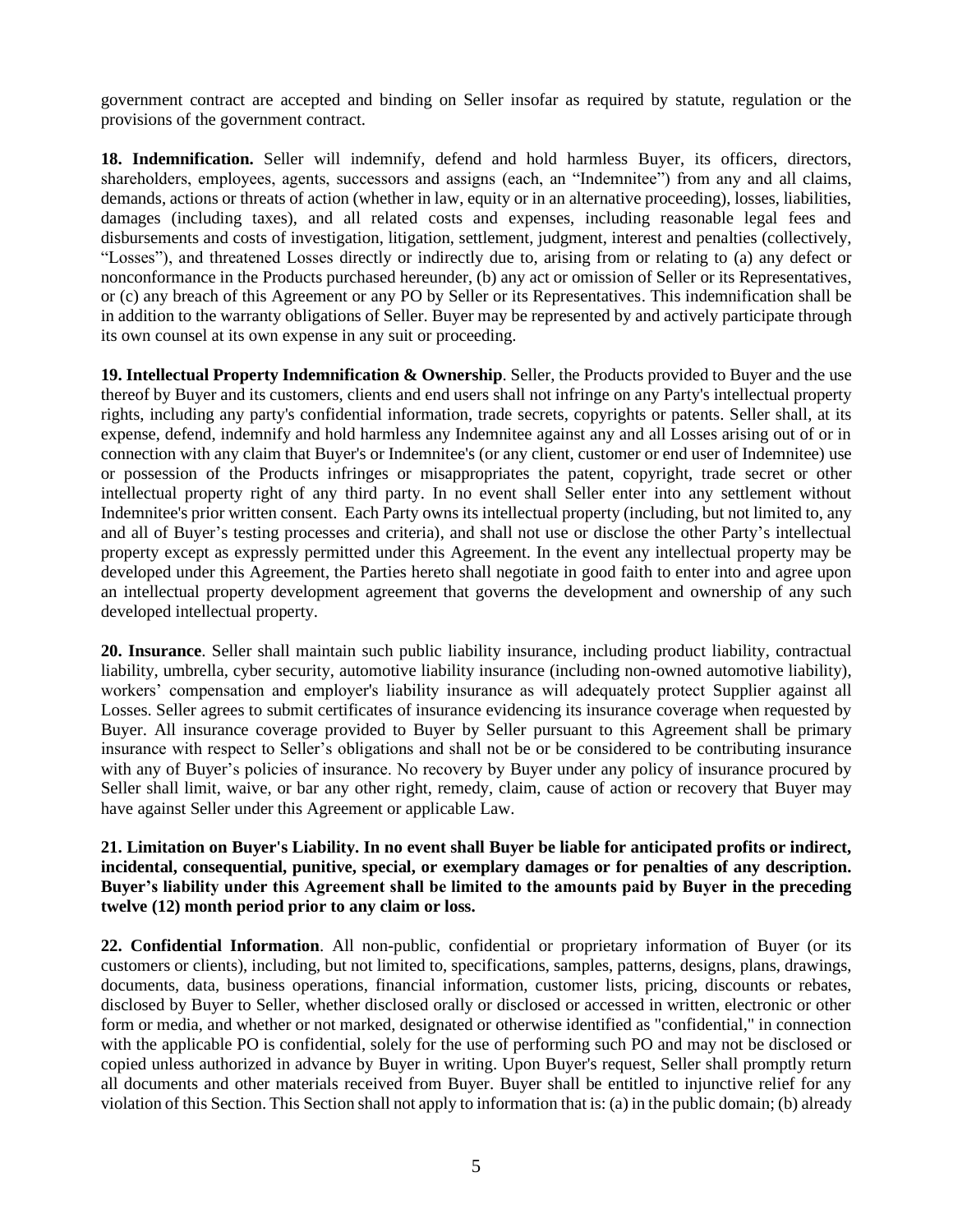known to the Seller at the time of disclosure; or (c) rightfully obtained by the Seller on a nonconfidential basis from a third party.

**23. Public Statements**. Seller shall not, without the prior written consent of Buyer, originate any publicity (including any news release or public announcement) nor use any logos, trademarks, service marks or names of Buyer or any of its affiliates, or disclose the nature and business of the relationship in any form.

**24. Force Majeure**. "Force Majeure Event" means any event or circumstance beyond the reasonable control of the impacted party, including, but not limited to government action or failure of the government to act where such action is required, strike or other labor dispute, fire, act of God or unusually severe weather, or unavailability of raw materials, supplies, transportation or utilities. Buyer may delay delivery or acceptance occasioned by a Force Majeure Event in which case Seller shall hold such goods at the direction of Buyer and shall deliver them when the cause of the delay has been removed.

**25. Allocation.** If Seller is aware of or anticipates any shortage of supply, it shall promptly notify Buyer of such shortage and its estimated duration. If shortages occur in Seller's supply of the Products as a result of a Force Majeure Event or otherwise or any reason, Seller shall allocate its available supply to Buyer first before any other customers of the Products or any product substantially similar to the Products. Buyer may either deduct the quantity of Products not shipped because of this allocation from the quantity it must purchase hereunder or require the Seller to deliver the missed quantity once the shortage has ended, in Buyer's sole and absolute discretion. If any shortage continues for a period of more than thirty (30) days after Buyer's receipt of notice of the shortage, Buyer shall have the right to terminate the applicable PO upon written notice to Seller, and Buyer shall have no obligation to make any payments to Seller pursuant to any such terminated PO.

**26. Termination for Convenience by Buyer.** Buyer may terminate any PO or any part of a PO, or this Agreement, for its convenience at any time upon notice to Seller. Upon such notice, Seller shall stop all work and follow Buyer's instructions with respect to the disposition of materials in process, title to which shall vest in Buyer. Buyer shall pay Seller's actual costs for work performed through the date of termination and Seller shall have a duty to mitigate such costs.

**27. Termination for Cause.** Buyer may terminate a PO or any part of a PO, or this Agreement, for cause in the event of any default or breach by Seller, including any failure to comply with any terms and conditions set forth in a PO or this Agreement. Late deliveries, deliveries of Products that are defective or that do not conform to the applicable PO or the terms of this Agreement and failure to provide Buyer, upon request, with reasonable assurances of future performance shall all be bases for termination for cause.

**28. Assignments and Subcontracting**. No part of any PO or this Agreement may be assigned or subcontracted by Seller without prior written approval of Buyer. Buyer may freely assign any PO and this Agreement without the consent of Seller.

**29. Notices.** All notices must be in writing and will be deemed given only when sent by first class mail (return receipt requested), hand-delivered or sent by documented overnight delivery service to the party to whom the notice is directed, at its address indicated in the applicable PO or by written notice.

**30. Entire Agreement; Modifications; Waiver.** The applicable PO, this Agreement and any documents included by reference by Buyer in such PO constitute the entire agreement between Buyer and Seller with respect to the transaction in such PO and may not be modified by course of performance, prior oral conversations, course of dealing or usage of trade, or any other document or agreement sent by Seller. No PO nor this Agreement may be modified or amended except in writing signed by both Buyer and Seller specifically referring to the applicable PO and/or this Agreement. Buyer's failure to insist on performance of any of the terms or conditions in a PO or this Agreement or to exercise any right or privilege, or Buyer's waiver of any breach of a PO or this Agreement shall not waive any other terms, conditions or privileges, whether of the same or similar type.